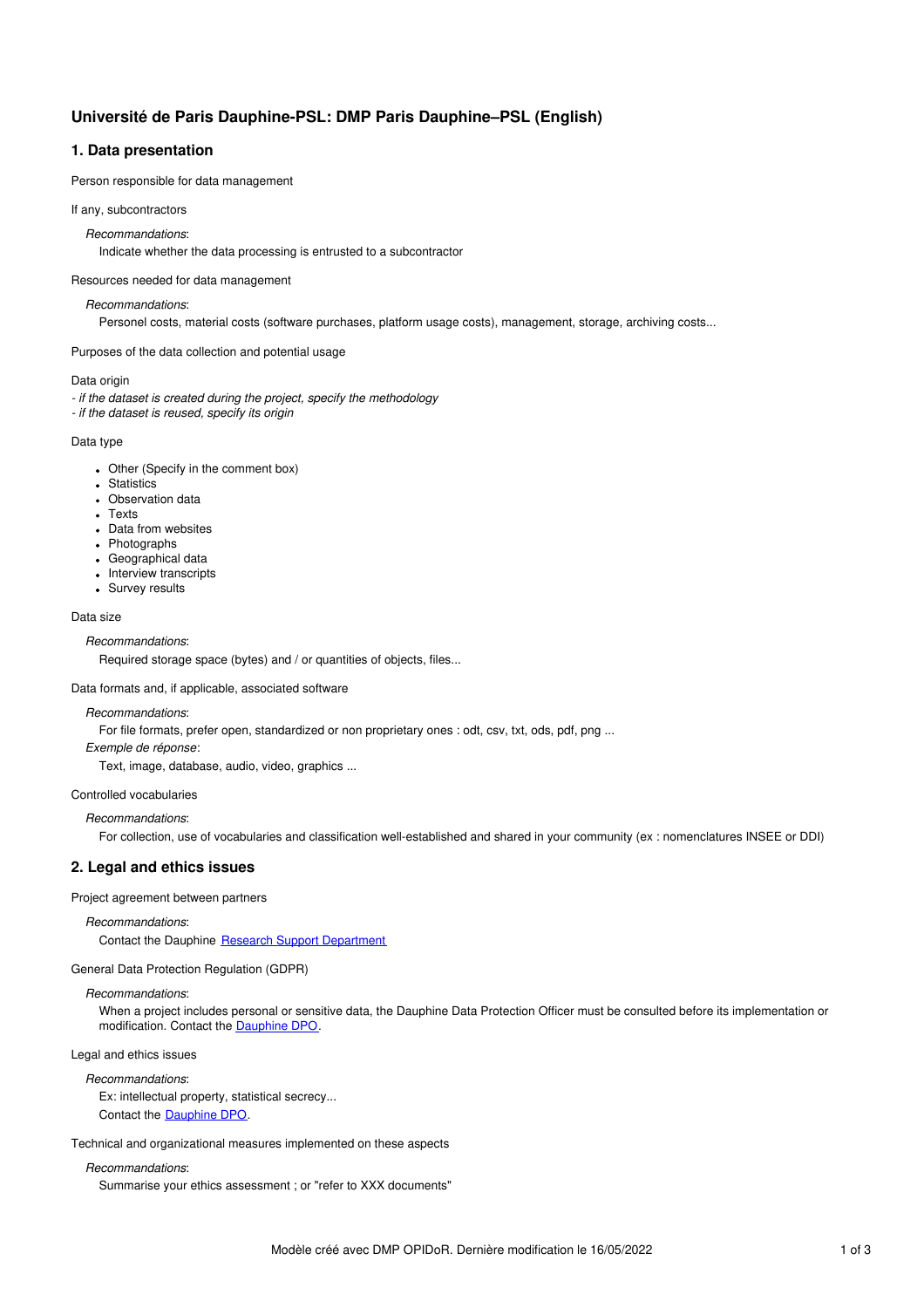#### Certification and security guarantees

*Recommandations*:

Is the repository or data center chosen certified ? (Data seal, trusted repositories)

## **3. Data storage (during the project)**

Person responsible for data access

*Recommandations*: Define the access rights of the different users

Rules for naming and classifying files

*Recommandations*: Use machine-readable formats.

*Exemple de réponse*:

Example of file naming: Project\_title\_Data file1\_yyyymmdd

Storage location

### *Recommandations*:

Avoid commercial clouds such as Dropbox, Google Drive, etc. or USB key. Store the data on a permanent and secure platform. Favor an institutional infrastructure

*Exemple de réponse*:

[Sharedocs](https://www.huma-num.fr/les-services-par-etapes/) (Huma-Num) ...

Terms of access to data between partners

*Recommandations*: Definition of users and access levels

### Backup procedures

*Recommandations*: Save multiple copies (ideally, we recommend 2 copies + the original)

### **4. Dissemination and sharing (at the end of the project)**

## Datasets to be disseminated

Obligations or restrictions for data dissemination

### *Recommandations*:

In cases of some funding programs, data dissemination is mandatory. However, there may be certain restrictions related to the nature of the data

Data size

*Recommandations*:

It may be different from the total volume.

## Dissemination location

*Exemple de réponse*: Repository, data journal, project website ...

### Data access modalities

*Recommandations*:

Terms of access for external users (open, restricted, closed, etc.). May depend on the nature of the data.

Metadata standards used to describe the data

## *Recommandations*:

The metadata standard can be those of the repository chosen. Check with the library on these questions.

#### Duration of data accessibility

### *Recommandations*:

Data accessibility (10 years for example). It may depend on the repository chosen

### Persistent identifier assigned to the data

#### *Recommandations*:

Often generated by the repository at the time of deposit.